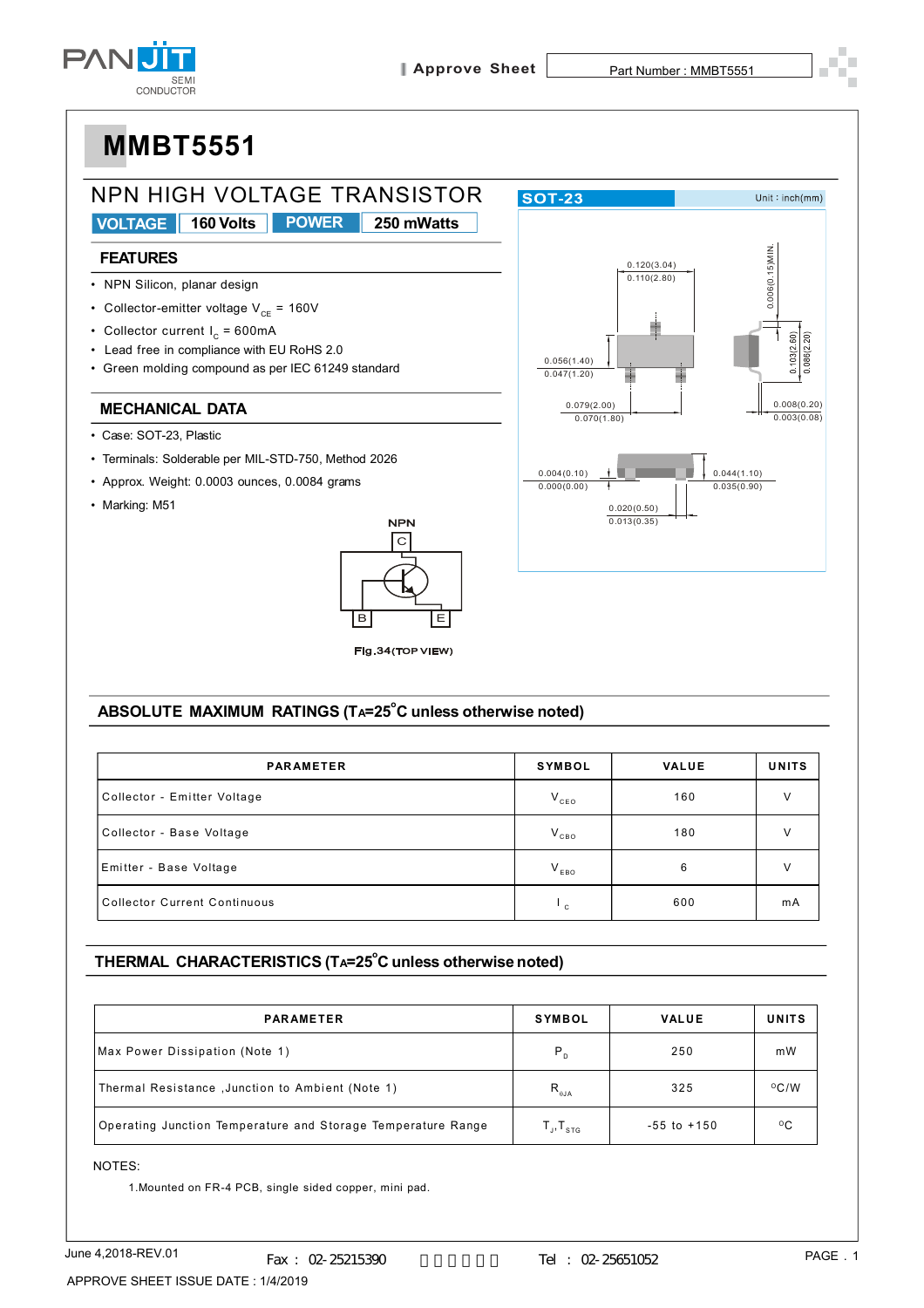

### ELECTRICAL CHARACTERISTICS (TA=25°C unless otherwise noted)

| <b>PARAMETER</b>                       | <b>SYMBOL</b>               | <b>TEST CONDITION</b>                                                                    | MIN.                     | TYP.                     | MAX.              | <b>UNITS</b>   |
|----------------------------------------|-----------------------------|------------------------------------------------------------------------------------------|--------------------------|--------------------------|-------------------|----------------|
| Collector - Emitter Breakdown Voltage  | $V_{(BR)CEO}$               | $I_c = 1 mA, I_R = 0 A$                                                                  | 160                      |                          |                   | V              |
| Collector - Base Breakdown Voltage     | $V_{(BR)CBO}$               | $I_c = 100 uA, I_c = 0A$                                                                 | 180                      |                          |                   | V              |
| Emitter - Base Breakdown Voltage       | $V_{(BR)EBO}$               | $I_{\rm E}$ =10 uA, $I_{\rm C}$ =0A                                                      | 6                        |                          |                   | V              |
| Collector - Base Cut-off Current       | $\mathsf{L}_{\mathsf{CBO}}$ | $V_{CB} = 120V, I_{F} = 0A$                                                              | $\overline{\phantom{a}}$ |                          | 50                | nA             |
| Emitter - Base Cut-off Current         | EBO                         | $V_{FB} = 4 V, I_{c} = 0 A$                                                              | $\overline{\phantom{a}}$ |                          | 50                | nA             |
| <b>DC Current Gain</b>                 | $\mathsf{h}_{\mathsf{FE}}$  | $V_{CF} = 5V, I_{C} = 1 mA$<br>$V_{CF} = 5V, I_{C} = 10mA$<br>$V_{CF} = 5V I_{C} = 50mA$ | 80<br>80<br>30           |                          | 250               | $\blacksquare$ |
| Collector - Emitter Saturation Voltage | $V_{CE(SAT)}$               | $I_c = 10 \text{ mA}, I_R = 1 \text{ mA}$<br>$I_c = 50 \text{ mA}, I_R = 5 \text{ mA}$   |                          |                          | 150<br>200        | mV             |
| Base - Emitter Satruation Voltage      | $V_{BE(SAT)}$               | $I_c = 10 \text{ mA}, I_B = 1 \text{ mA}$<br>$I_c = 50$ mA, $I_n = 5$ mA                 |                          |                          | 1<br>$\mathbf{1}$ | V              |
| Collector-Base Capacitance             | $\mathtt{C_{_{CBO}}}$       | $V_{CB} = 10V, I_F = 0A, f = 1MHz$                                                       |                          |                          | 6                 | pF             |
| Emitter-Base Capacitance               | $\texttt{C}_\texttt{EBO}$   | $V_{FB} = 500$ mV, $I_c = 0$ A, f = 1 MHz                                                | $\overline{\phantom{a}}$ |                          | 30                | pF             |
| Transition frequency                   | $F_T$                       | $I_c = 10 \text{ mA}$ , $V_{cF} = 10 \text{ V}$ f = 100 MH <sub>7</sub>                  | 100                      | $\overline{\phantom{0}}$ | 300               | MHz            |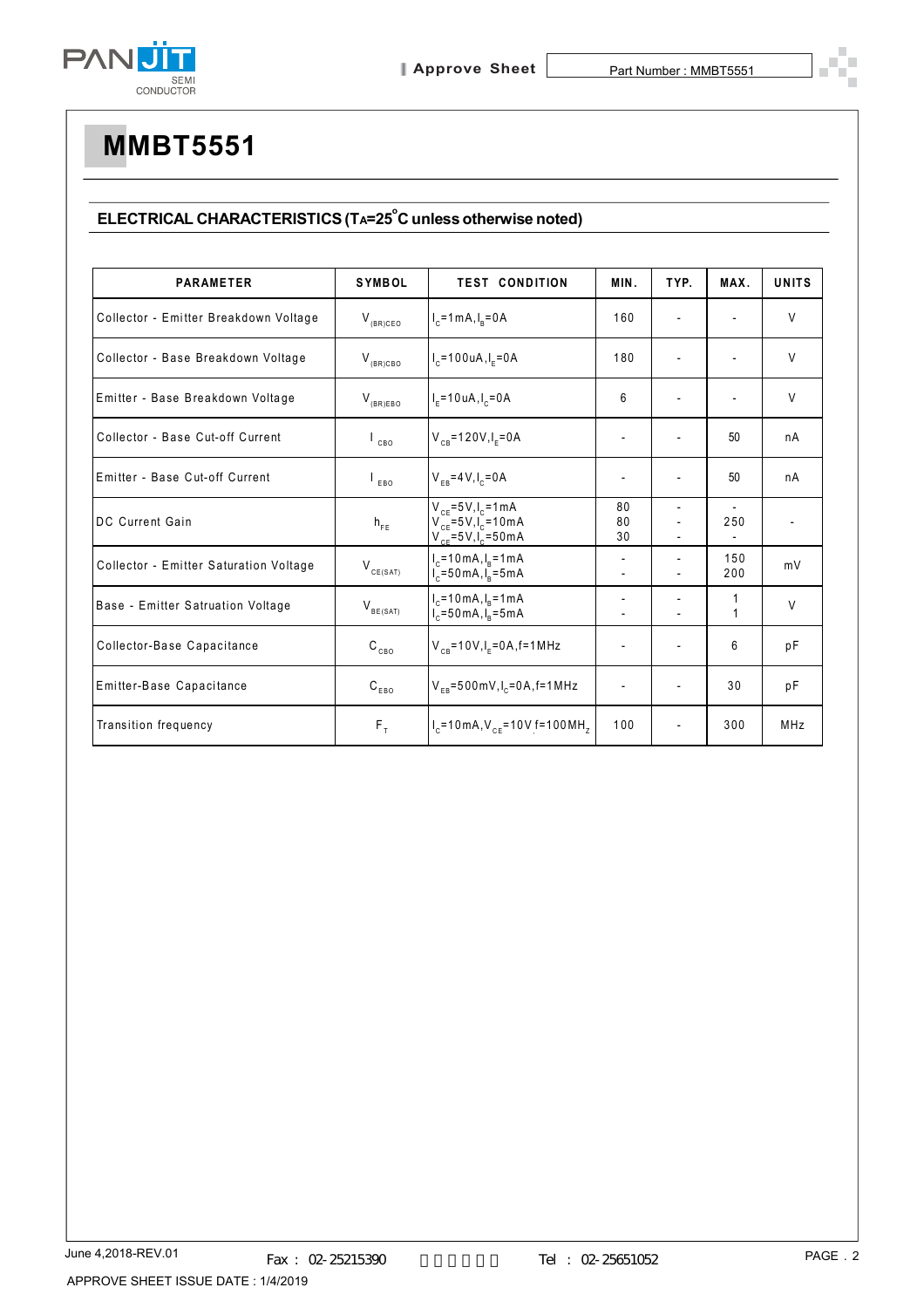

#### **RATING AND CHARACTERISTIC CURVES**



### **Fig.1 Base-Emitter Saturation Voltage**



#### **Fig.3 Typical DC Current Gain**





#### **Fig.2 Collector-Emitter Saturation Voltage**



#### **Fig.4 Base-Emitter Voltage vs. Collector Current**

June 4,2018-REV.01 APPROVE SHEET ISSUE DATE : 1/4/2019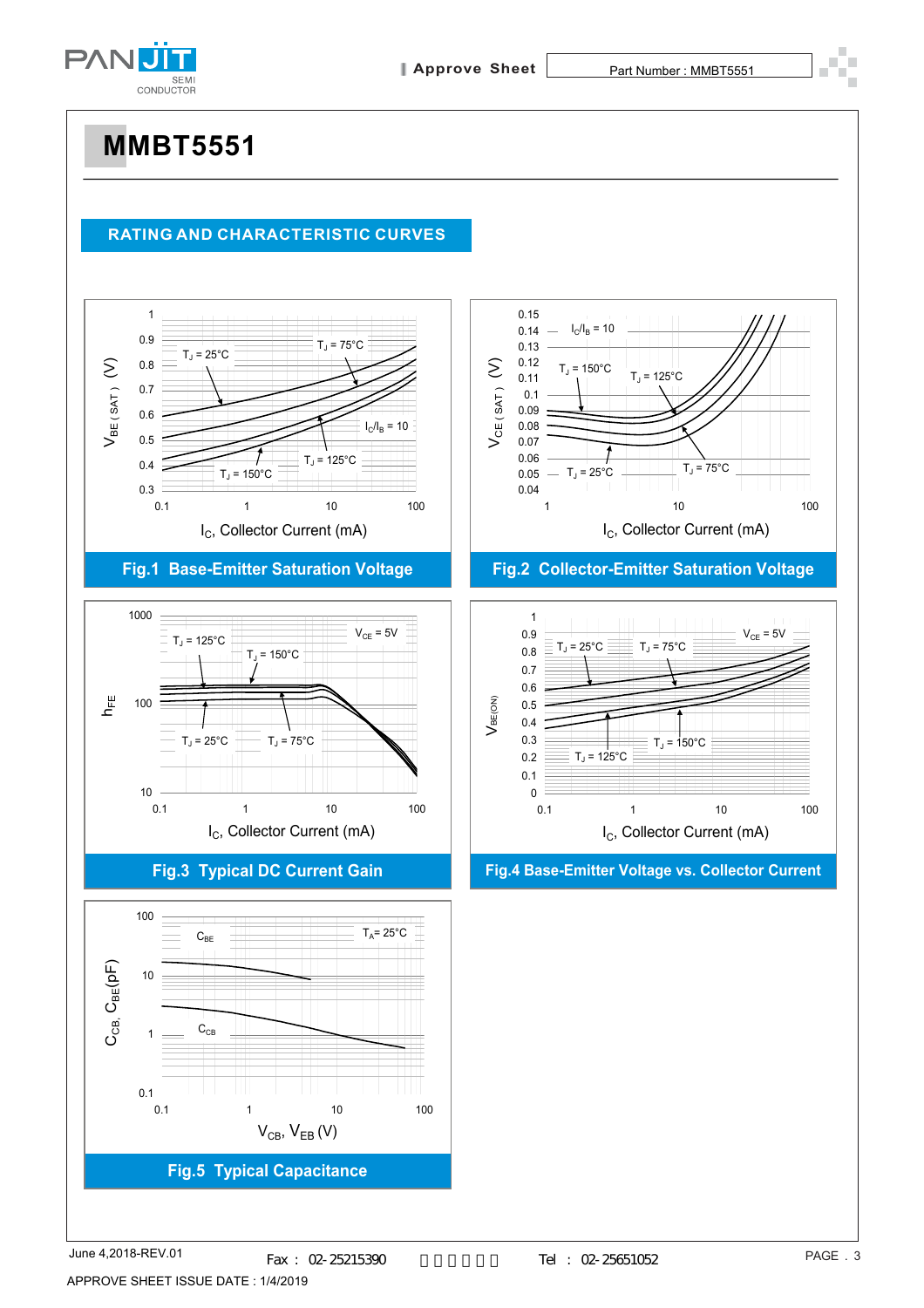

#### **MOUNTING PAD LAYOUT**



#### **ORDER INFORMATION**

• Packing information T/R - 12K per 13" plastic Reel T/R - 3K per 7" plastic Reel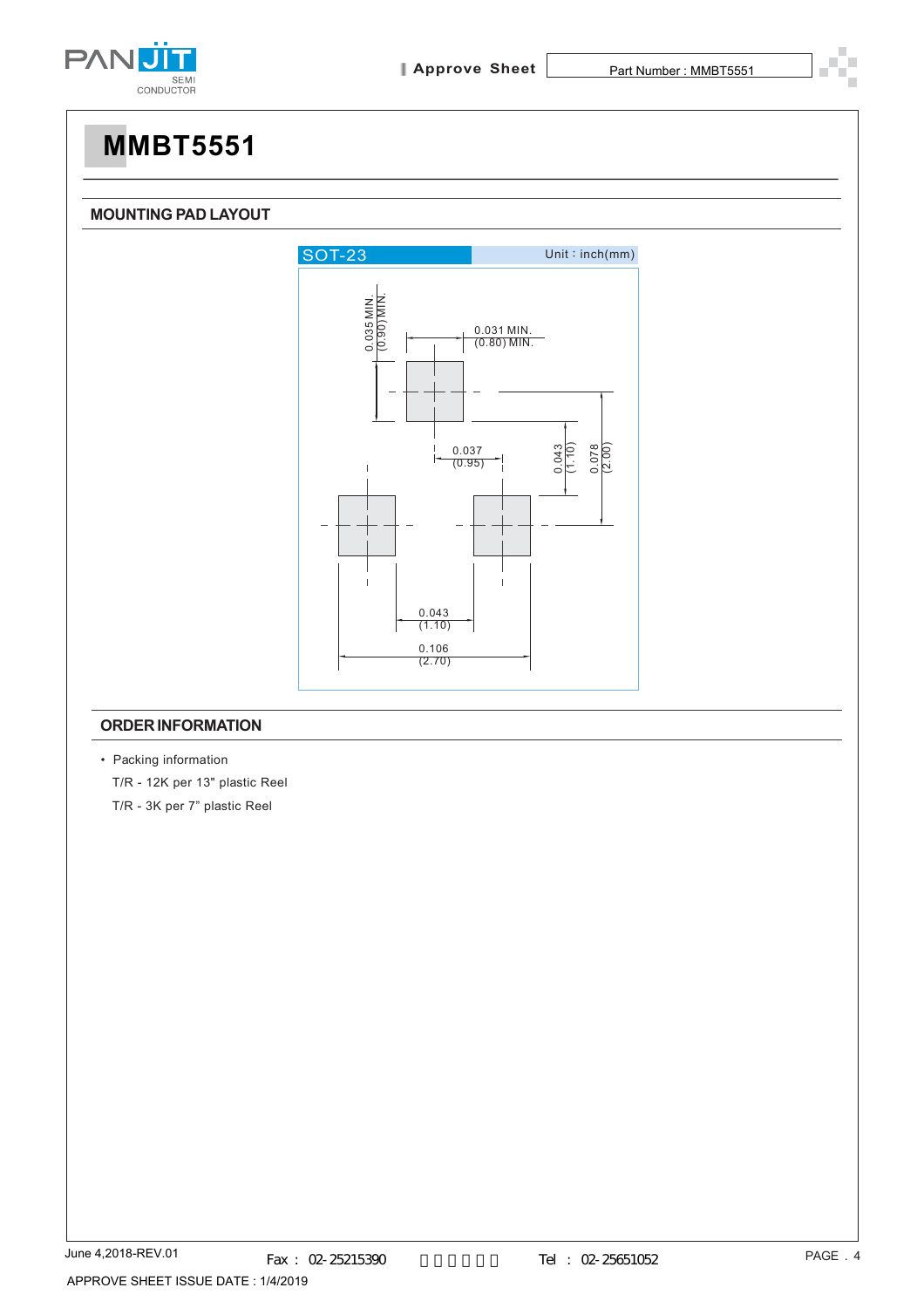

### **Part No\_packing code\_Version**

MMBT5551\_R1\_00001 MMBT5551\_R2\_00001

### **For example :**

### **RB500V-40\_R2\_00001**



| <b>Packing Code XX</b>                         |                      |                                            | <b>Version Code XXXXX</b> |                                                      |   |                             |
|------------------------------------------------|----------------------|--------------------------------------------|---------------------------|------------------------------------------------------|---|-----------------------------|
| <b>Packing type</b>                            | 1 <sup>st</sup> Code | <b>Packing size code</b>                   |                           | 2 <sup>nd</sup> Code HF or RoHS 1 <sup>st</sup> Code |   | $2nd$ ~5 <sup>th</sup> Code |
| <b>Tape and Ammunition Box</b><br>(T/B)        | A                    | N/A                                        | 0                         | <b>HF</b>                                            | 0 | serial number               |
| <b>Tape and Reel</b><br>(T/R)                  | R                    | 7"                                         | 1                         | <b>RoHS</b>                                          | 1 | serial number               |
| <b>Bulk Packing</b><br>(B/P)                   | в                    | 13"                                        | $\overline{2}$            |                                                      |   |                             |
| <b>Tube Packing</b><br>(T/P)                   |                      | 26 <sub>mm</sub>                           | X                         |                                                      |   |                             |
| <b>Tape and Reel (Right Oriented)</b><br>(TRR) | S                    | 52mm                                       | Υ                         |                                                      |   |                             |
| <b>Tape and Reel (Left Oriented)</b><br>(TRL)  |                      | <b>PANASERT T/B CATHODE UP</b><br>(PBCU)   | u                         |                                                      |   |                             |
| <b>FORMING</b>                                 | F                    | <b>PANASERT T/B CATHODE DOWN</b><br>(PBCD) | D                         |                                                      |   |                             |